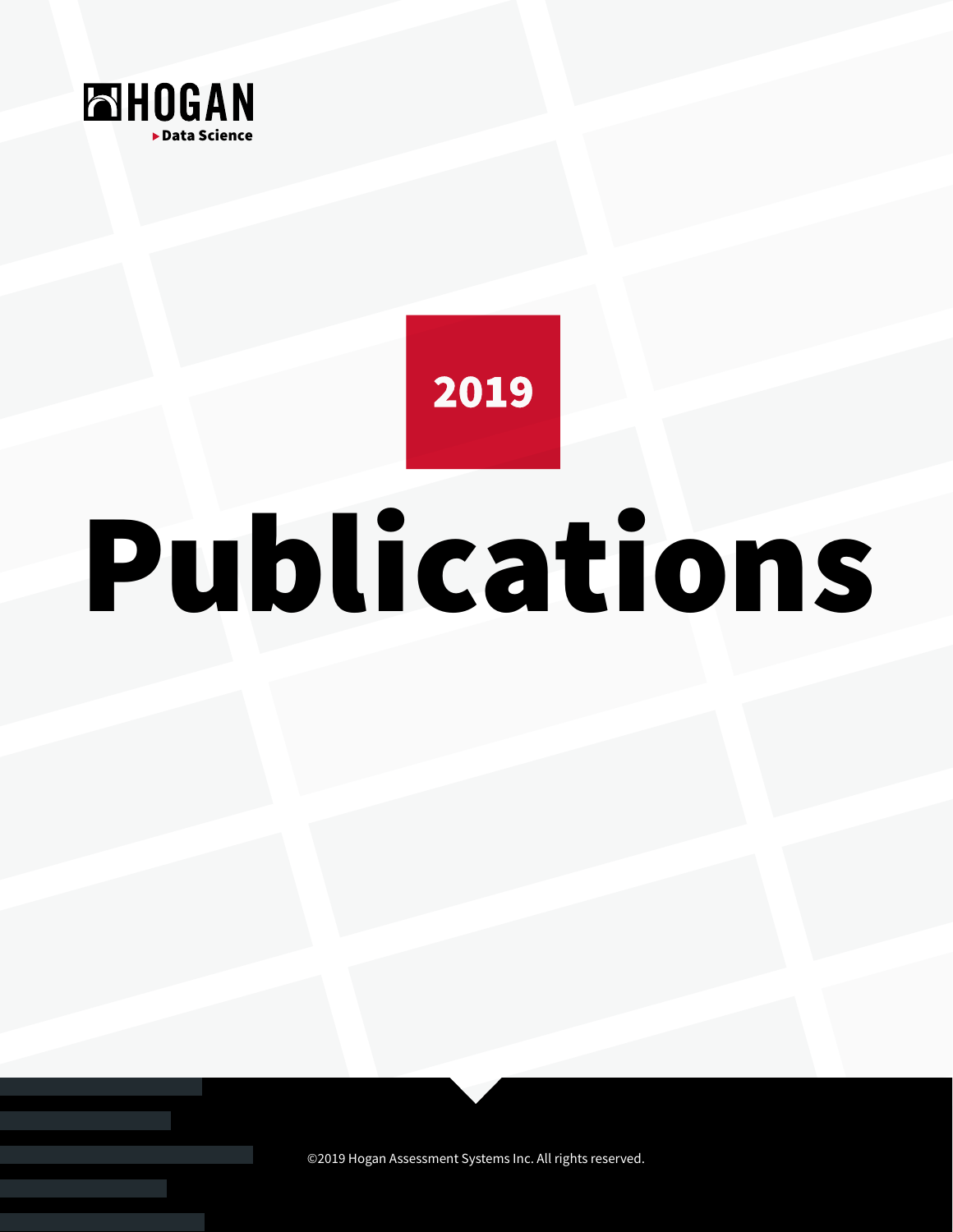ogan's scientific foundation and commitment to research distinguishes<br>us from the competition. Each year, Hogan employees work to promote<br>our brand through publishing in well-known academic outlets and<br>presenting at profes us from the competition. Each year, Hogan employees work to promote our brand through publishing in well-known academic outlets and presenting at professional conferences. Also, we leverage the Hogan Academic Network, a group of researchers, professors, and students across the globe, to disseminate Hogan-related research through theses, dissertations, peerreviewed journals, and professional conferences. These works contribute to the knowledge and development of the Hogan assessments, help grow the field of personality psychology, and allow us to better serve our clients worldwide.

The past year has been no exception to our commitment to progressing the science of personality. The following details Hogan-related publications and presentations from 2019.

### **Academic Research and Publications**

Fatfouta, R. (2019). **[Facets of narcissism and leadership:](https://www.researchgate.net/publication/328216944_Facets_of_narcissism_and_leadership_A_tale_of_Dr_Jekyll_and_Mr_Hyde)  [A tale of Dr. Jekyll and Mr. Hyde?](https://www.researchgate.net/publication/328216944_Facets_of_narcissism_and_leadership_A_tale_of_Dr_Jekyll_and_Mr_Hyde)** *Human Resource Management Review.* Advance online publication. doi: 10.1016/j.hrmr.2018.10.00

Furnham, A. (2019). **[Secondary use of a data set: Bright](http://methods.sagepub.com/case/secondary-use-of-data-set-bright-and-dark-side-personality-work-outcomes)[and dark-side personality and work outcomes](http://methods.sagepub.com/case/secondary-use-of-data-set-bright-and-dark-side-personality-work-outcomes)**. *SAGE Research Methods Cases.* doi:10.4135/ 9781526495082

Hogan, R., & Sherman, R. A. (2019a). **[New\(ish\) directions](https://www.taylorfrancis.com/books/e/9781315678924)  [for vocational research](https://www.taylorfrancis.com/books/e/9781315678924)**. In C. D. Nye and J. Rounds (Eds.), *Vocational Interests in the Workplace.* New York: Taylor and Francis.

Hogan, R., & Sherman, R. A. (2019b). **[Personality theory and](https://www.sciencedirect.com/science/article/pii/S0191886919304933)  [the nature of human nature](https://www.sciencedirect.com/science/article/pii/S0191886919304933)**. *Personality and Individual Differences.* Advance online publication. doi:10.1016/j. paid.2019.109561

Hogan, R., & Sherman, R. A. (2019c). **[The functionality of](https://www.jstor.org/stable/10.26613/esic.3.1.118?seq=1#page_scan_tab_contents)  [self-narratives](https://www.jstor.org/stable/10.26613/esic.3.1.118?seq=1#page_scan_tab_contents)**. *Evolutionary Studies in Imaginative Culture, 3*(1), 49 - 52. doi: 10.26613/esic.3.1.118

Holtzman, N. S., Tackman, A. M., Carey, A. L., Brucks, M. S., Donnellan, B., Sherman, R., & Mehl, M. R. (2019). **[Linguistic](https://journals.sagepub.com/doi/abs/10.1177/0261927X19871084?journalCode=jlsa)** 

### **[markers of grandiose narcissism: A LIWC analysis of 15](https://journals.sagepub.com/doi/abs/10.1177/0261927X19871084?journalCode=jlsa)  [samples](https://journals.sagepub.com/doi/abs/10.1177/0261927X19871084?journalCode=jlsa)**. *Journal of Language and Social Psychology, 38*(5-6),

773 - 786. doi: 10.31234/osf.io/aeuzk

Hirschfeld, R. R., & Van Scotter, J. (2019). **[Vocational behavior](https://www.sciencedirect.com/science/article/abs/pii/S0001879118301295)  [from the dark side.](https://www.sciencedirect.com/science/article/abs/pii/S0001879118301295)** *Journal of Vocational Behavior, 110*, 303 - 316. doi: 10.1016/j.jvb.2018.10.019

Kaiser, R. B., & Chamorro-Premuzic, T. (2019). **[Integrating](https://oxfordindex.oup.com/view/10.1093/oso/9780190879860.003.0012?rskey=NbUojR&result=45)  [personality assessment with 360 feedback in](https://oxfordindex.oup.com/view/10.1093/oso/9780190879860.003.0012?rskey=NbUojR&result=45)  [leadership development and coaching](https://oxfordindex.oup.com/view/10.1093/oso/9780190879860.003.0012?rskey=NbUojR&result=45)**. In A. H. Church, D. W. Bracken, J. W. Fleenor, & D. S. Rose (Eds.). *The handbook of strategic 360 feedback*. Oxford University Press, London.

Koortzen, P., & Oosthuizen, R. M. (2019). **[Integrity and](https://www.researchgate.net/publication/336686081_Integrity_and_derailment_of_senior_leaders_in_the_Southern_African_context)  [derailment of senior leaders in the Southern African](https://www.researchgate.net/publication/336686081_Integrity_and_derailment_of_senior_leaders_in_the_Southern_African_context)  [context](https://www.researchgate.net/publication/336686081_Integrity_and_derailment_of_senior_leaders_in_the_Southern_African_context)**. *SA Journal of Industrial Psychology.* Advance online publication. doi: 10.4102/sajip.v45i0.1677

Landay, K., Wood, D., Harms, P. D., Ferrell, B., & Nambisan, S. (2019). **[Relationships between personality facets and](https://www.sciencedirect.com/science/article/pii/S0092656619301102)  [accident involvement among truck drivers](https://www.sciencedirect.com/science/article/pii/S0092656619301102)**. *Journal of Research in Personality.* Advance online publication. doi.org/ 10.1016/j.jrp.2019.103889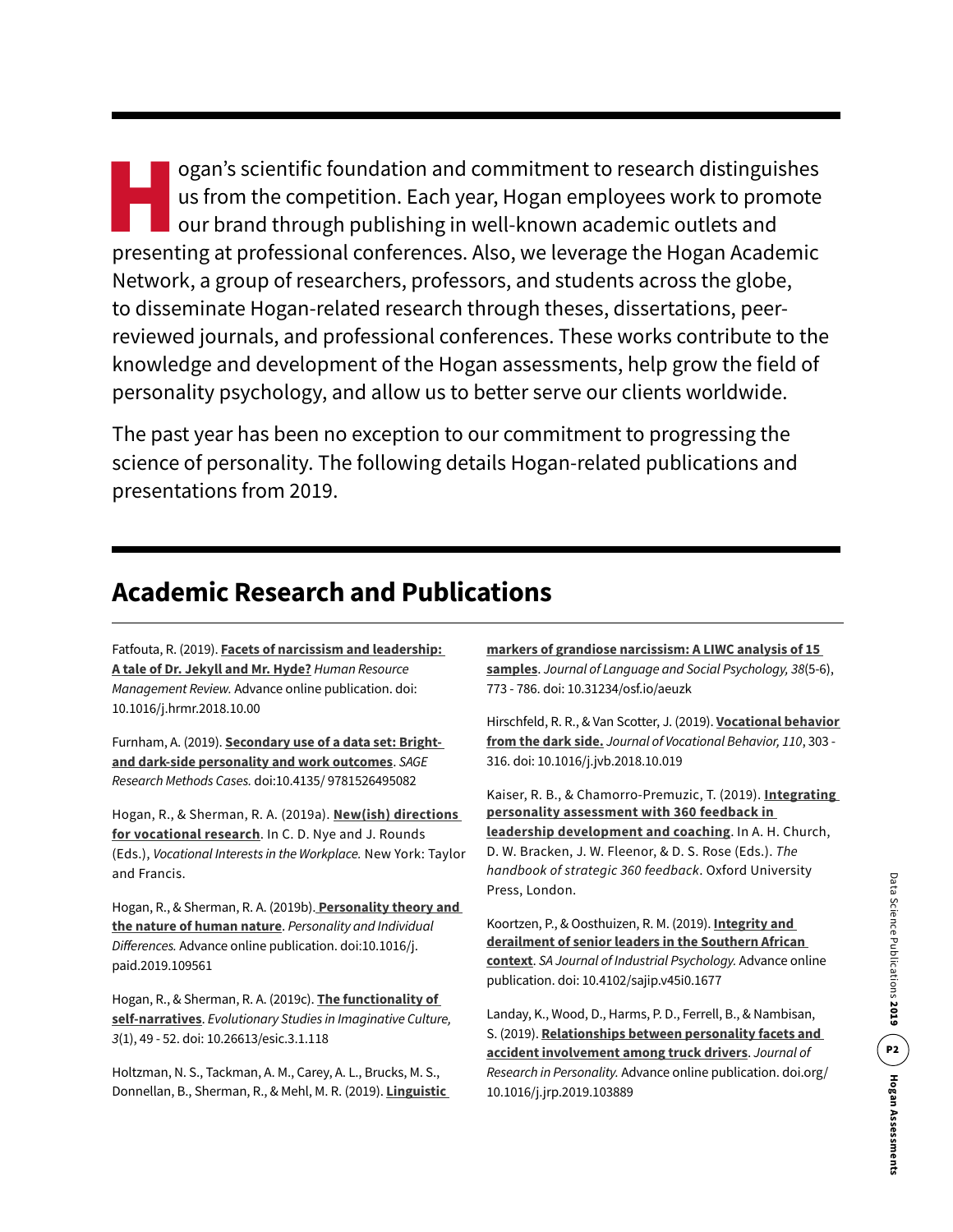# **Academic Research and Publications**

Sanger, M. R., Ferrell, B. T., Nei, D. S., & Cruickshank, L. A. (2019). **[The agency paradox: What personality and](https://www.deepdyve.com/lp/american-psychological-association/the-agency-paradox-what-personality-and-multirater-assessment-data-GnxZVAwo4A?impressionId=5d9e47a9b6773&i_medium=docview&i_campaign=recommendations&i_source=recommendations)  [multirater-assessment data tell us about leader](https://www.deepdyve.com/lp/american-psychological-association/the-agency-paradox-what-personality-and-multirater-assessment-data-GnxZVAwo4A?impressionId=5d9e47a9b6773&i_medium=docview&i_campaign=recommendations&i_source=recommendations)  [success in Japan](https://www.deepdyve.com/lp/american-psychological-association/the-agency-paradox-what-personality-and-multirater-assessment-data-GnxZVAwo4A?impressionId=5d9e47a9b6773&i_medium=docview&i_campaign=recommendations&i_source=recommendations)**. *Consulting Psychology Journal: Practice and Research.* Advance online publication. doi:10.1037/ cpb0000146

Sherman, R. A., & Pashler, H. (2019). **[Powerful moderator](https://psyarxiv.com/c65wm/)  [variables in behavioral science? Don't bet on them](https://psyarxiv.com/c65wm/)  [\(Version 3\)](https://psyarxiv.com/c65wm/)**. PsyArXiv. https://doi.org/10.31234/osf.io/c65wm

Spisak, B. R., van der Laken, P. A., & Doornenbal, B. M. (2019). **[Finding the right fuel for the analytical engine:](https://www.sciencedirect.com/science/article/pii/S1048984318302844)  [Expanding the leader trait paradigm through machine](https://www.sciencedirect.com/science/article/pii/S1048984318302844)  [learning](https://www.sciencedirect.com/science/article/pii/S1048984318302844)**. *The Leadership Quarterly, 30*, 417 - 426.

Tapia, M., Nei, K. S., Fuhrmeister, K., & Lemming, M. R. (2019). **[Stress tolerance considerations for sales](https://www.emerald.com/insight/content/doi/10.1108/S1479-355520190000017007/full/html)  [personnel](https://www.emerald.com/insight/content/doi/10.1108/S1479-355520190000017007/full/html)**. In P. Perrewé, & P. Harms (Eds.), *Examining the Role of Well-being in the Marketing Discipline (Research in Occupational Stress and Well Being, Vol. 17)* (pp. 137 - 160). Emerald Publishing Limited.

Twenge, J. M., Campbell, W. K., & Sherman, R. A. (2019). **[Declines in vocabulary among American adults within](https://www.sciencedirect.com/science/article/abs/pii/S0160289618302198)  [levels of educational attainment: 1974–2016](https://www.sciencedirect.com/science/article/abs/pii/S0160289618302198)**. *Intelligence, 76*, 1 - 6. 101377. doi: 10.1016/j.intell.2019.10137

Van Der Merwe, P. J. (2019). The relationship between employee values and reward preferences in a market research company in South Africa. (Unpublished master's thesis). Stellenbosch University.

Walmsley, P. T., Sackett, P. R., & Nichols, S. B. (2019). **[A large](https://onlinelibrary.wiley.com/doi/abs/10.1111/ijsa.12223?af=R)  [sample investigation of the presence of nonlinear](https://onlinelibrary.wiley.com/doi/abs/10.1111/ijsa.12223?af=R)  [personality-job performance relationships](https://onlinelibrary.wiley.com/doi/abs/10.1111/ijsa.12223?af=R)**. *International Journal of Selection and Assessment, 26*, 145-163.

Wiens, T. K., & Walker, L. J. (2019). **[Examining the](https://www.sciencedirect.com/science/article/abs/pii/S0191886918306603)  [relationship between bright and dark personality traits](https://www.sciencedirect.com/science/article/abs/pii/S0191886918306603)  [in two management samples](https://www.sciencedirect.com/science/article/abs/pii/S0191886918306603)**. *Personality and Individual Differences, 141*, 92 - 100. doi: 10.1016/j.paid.2018.12.02

Winterburg, C. A., Tapia, M.A., Nei, K. S., & Brummel, B. J. (2019). **[A clarification of ADA jurisprudence for](https://www.cambridge.org/core/journals/industrial-and-organizational-psychology/article/clarification-of-ada-jurisprudence-for-personalitybased-selection/6256CCAA111309CBEAA64B444999CB66)  [personality-based selection](https://www.cambridge.org/core/journals/industrial-and-organizational-psychology/article/clarification-of-ada-jurisprudence-for-personalitybased-selection/6256CCAA111309CBEAA64B444999CB66)**. *Industrial and Organizational Psychology, 12*, 172 - 176.

Yankov, G. P. (2019). Faking on personality tests: The relationship between intelligence and personality. (Unpublished doctoral dissertation). Bowling Green State University, Bowling Green, OH.

Yankov, G. P., Davenport, N., & Sherman, R. (2019). **[Locating](https://www.sciencedirect.com/science/article/abs/pii/S0191886919304647)  [mental toughness in factor models of personality](https://www.sciencedirect.com/science/article/abs/pii/S0191886919304647)**. *Personality and Individual Differences, 151*, 1 - 9.



Personality and Individual Differences Volume 152, 1 January 2020, 109561



Personality theory and the nature of human nature

Robert Hogan, Ryne A. Sherman &  $\boxtimes$ 

田 Show more

https://doi.org/10.1016/j.paid.2019.109561

Get rights and content

Abstract

READ MORE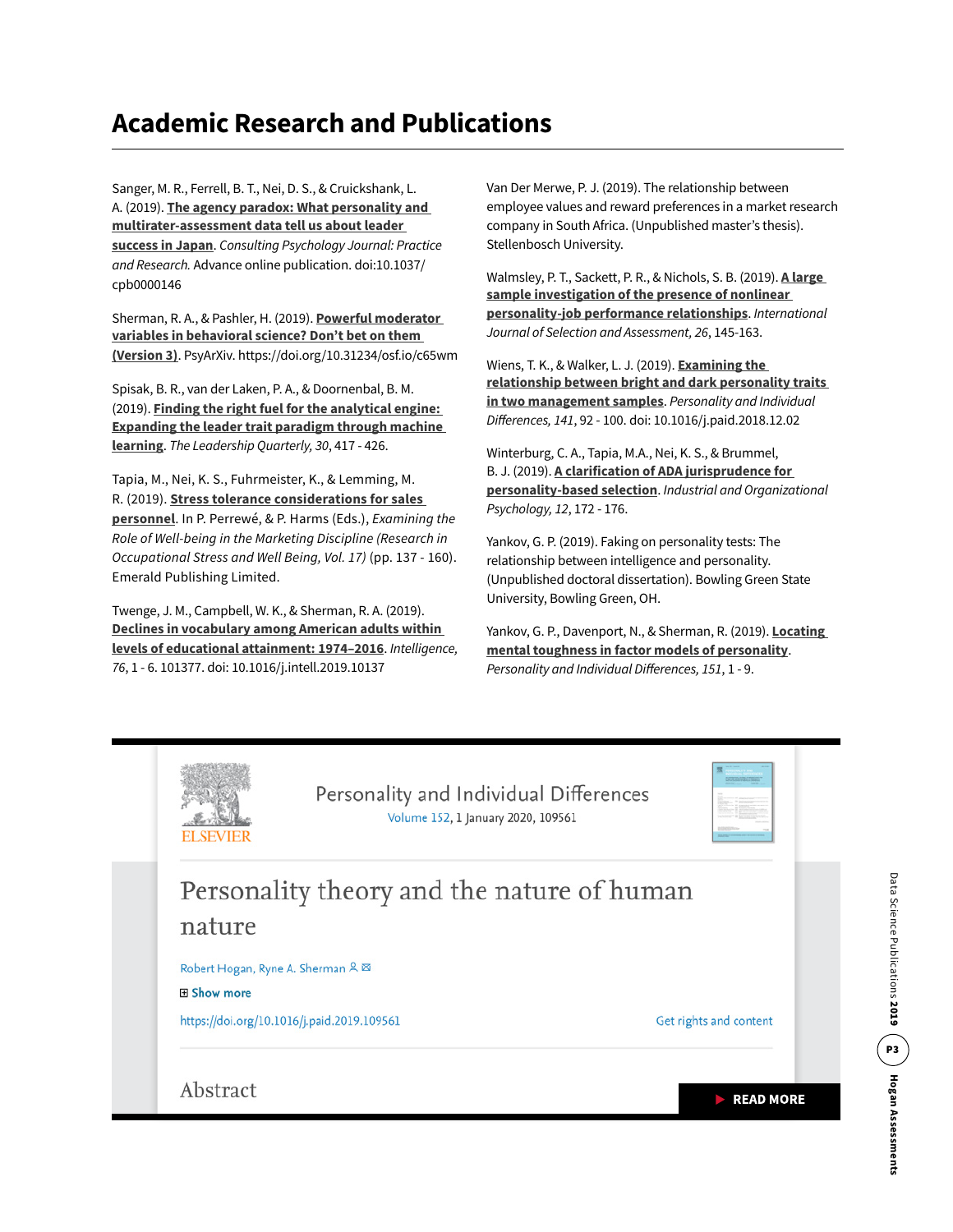## **Selected Trade Magazine Publications**



Averill, M. (2019, February). Ryne Sherman of Hogan Assessment: 'I get to use scientific principles to understand why people do what they do'. *Tulsa World*. Retrieved from **[https://www.tulsaworld.com/business/ryne-sherman](https://www.tulsaworld.com/business/ryne-sherman-of-hogan-assessment-i-get-to-use-scientific/article_e1802d0b-221e-587a-acee-2d2bb18d80c4.html )[of-hogan-assessment-i-get-to-use-scientific/article\\_](https://www.tulsaworld.com/business/ryne-sherman-of-hogan-assessment-i-get-to-use-scientific/article_e1802d0b-221e-587a-acee-2d2bb18d80c4.html ) [e1802d0b-221e-587a-acee-2d2bb18d80c4.html](https://www.tulsaworld.com/business/ryne-sherman-of-hogan-assessment-i-get-to-use-scientific/article_e1802d0b-221e-587a-acee-2d2bb18d80c4.html )**

Church, A. H., & Ezama, S. (2019, November). 6 truths about using personality data for talent decisions. *Talent Quarterly*. Retrieved from **[https://www.talent-quarterly.com/6](https://www.talent-quarterly.com/6-truths-about-personality-data/) [truths-about-personality-data/](https://www.talent-quarterly.com/6-truths-about-personality-data/)**

Curphy, G., Nilsen, D., & Hogan, R. (2019, November). Ignition: A guide to building high-performing teams. *Hogan Press*. Retrieved from **[https://www.amazon.com/dp/0578603160](https://www.amazon.com/dp/0578603160?ref_=pe_3052080_397514860) [?ref\\_=pe\\_3052080\\_397514860](https://www.amazon.com/dp/0578603160?ref_=pe_3052080_397514860)**

Feher, Z. (2019, March). Personality assessments can improve workplace safety. *BizPlus*. Retrieved from **[https://bizplus.ie/](https://bizplus.ie/guest-blog-zsolt-feher-hogan-assessments/) [guest-blog-zsolt-feher-hogan-assessments/](https://bizplus.ie/guest-blog-zsolt-feher-hogan-assessments/)**

Feher, Z. (2019, June). How personality assessments improve safety at work. *Future Personal Blog*. Retrieved from **[https://blog.zukunft-personal.com/de/2019/06/05/](https://blog.zukunft-personal.com/de/2019/06/05/wie-persoenlichkeitsbewertungen-die-sicherheit-am-arbeitsplatz-verbessern/ ) [wie-persoenlichkeitsbewertungen-die-sicherheit-am](https://blog.zukunft-personal.com/de/2019/06/05/wie-persoenlichkeitsbewertungen-die-sicherheit-am-arbeitsplatz-verbessern/ )[arbeitsplatz-verbessern/](https://blog.zukunft-personal.com/de/2019/06/05/wie-persoenlichkeitsbewertungen-die-sicherheit-am-arbeitsplatz-verbessern/ )**

Feher, Z. (2019, June). How personality assessments improve safety at work – Part 2. *Future Personal Blog*. Retrieved from **[https://blog.zukunft-personal.com/de/2019/06/11/](https://blog.zukunft-personal.com/de/2019/06/11/wie-persoenlichkeitsbewertungen-die-sicherheit-am-arbeitsplatz-verbessern-teil-2/ ) [wie-persoenlichkeitsbewertungen-die-sicherheit-am](https://blog.zukunft-personal.com/de/2019/06/11/wie-persoenlichkeitsbewertungen-die-sicherheit-am-arbeitsplatz-verbessern-teil-2/ )[arbeitsplatz-verbessern-teil-2/](https://blog.zukunft-personal.com/de/2019/06/11/wie-persoenlichkeitsbewertungen-die-sicherheit-am-arbeitsplatz-verbessern-teil-2/ )**

Feher, Z. (2019, September). Does HR need to change in the digital era? Back to the future, or to the past? *Cariere*. Retrieved from **[https://revistacariere.ro/leadership/](https://revistacariere.ro/leadership/english-section/does-hr-need-to-change-in-the-digital-era-back-to-the-future-or-to-the-past/) [english-section/does-hr-need-to-change-in-the-digital](https://revistacariere.ro/leadership/english-section/does-hr-need-to-change-in-the-digital-era-back-to-the-future-or-to-the-past/)[era-back-to-the-future-or-to-the-past/](https://revistacariere.ro/leadership/english-section/does-hr-need-to-change-in-the-digital-era-back-to-the-future-or-to-the-past/)**

Gale, A. (2019, November). 11 career-ending personality traits. *Management Today*. Retrieved from **[https://www.](https://www.managementtoday.co.uk/11-career-ending-personality-traits/personal-development/article/1666096) [managementtoday.co.uk/11-career-ending-personality](https://www.managementtoday.co.uk/11-career-ending-personality-traits/personal-development/article/1666096)[traits/personal-development/article/1666096](https://www.managementtoday.co.uk/11-career-ending-personality-traits/personal-development/article/1666096)**

Gregory, S. (2019, May). You might aspire to leadership roles but are you a leader? *Zety*. Retrieved from **[https://zety.com/](https://zety.com/work-life/are-you-a-leader) [work-life/are-you-a-leader](https://zety.com/work-life/are-you-a-leader)**

Gregory, S. (2019, June). Transformational leadership: it's not what you think. *Hogan Blog*. Retrieved from **[https://www.](https://www.hoganassessments.com/transformational-leadership-its-not-what-you-think/) [hoganassessments.com/transformational-leadership-its](https://www.hoganassessments.com/transformational-leadership-its-not-what-you-think/)[not-what-you-think/](https://www.hoganassessments.com/transformational-leadership-its-not-what-you-think/)**

Gregory, S. (2019, July). Defining leadership. *Hogan Blog*. Retrieved from **[https://www.hoganassessments.com/](https://www.hoganassessments.com/defining-leadership/) [defining-leadership/](https://www.hoganassessments.com/defining-leadership/)**

Gregory, S. (2019, July). How to assess assessments: Making informed decisions about selection and development assessments. *Training Industry*. Retrieved from **[https://](https://trainingindustry.com/articles/measurement-and-analytics/how-to-assess-assessments-making-informed-decisions-about-selection-and-development-assessments/) [trainingindustry.com/articles/measurement-and](https://trainingindustry.com/articles/measurement-and-analytics/how-to-assess-assessments-making-informed-decisions-about-selection-and-development-assessments/)[analytics/how-to-assess-assessments-making-informed](https://trainingindustry.com/articles/measurement-and-analytics/how-to-assess-assessments-making-informed-decisions-about-selection-and-development-assessments/)[decisions-about-selection-and-development-assessments/](https://trainingindustry.com/articles/measurement-and-analytics/how-to-assess-assessments-making-informed-decisions-about-selection-and-development-assessments/)**

Gregory, S. (2019, September). Do recruiters really want a transformational leader? *HR Review*. Retrieved from **[https://www.hrreview.co.uk/analysis/scott-gregory-do](https://www.hrreview.co.uk/analysis/scott-gregory-do-recruiters-really-want-a-transformational-leader/120257 )[recruiters-really-want-a-transformational-leader/120257](https://www.hrreview.co.uk/analysis/scott-gregory-do-recruiters-really-want-a-transformational-leader/120257 )**

Hogan, R., & Kaiser, R. (2019, June). CEO assessment and the performance of portfolio companies. *Hogan Blog*. Retrieved from **[https://www.hoganassessments.com/](https://www.hoganassessments.com/ceo-assessment-and-the-performance-of-portfolio-companies/) [ceo-assessment-and-the-performance-of-portfolio](https://www.hoganassessments.com/ceo-assessment-and-the-performance-of-portfolio-companies/)[companies/](https://www.hoganassessments.com/ceo-assessment-and-the-performance-of-portfolio-companies/)**

Hogan, R., & Sherman, R. (2019, October). Do you really know your people? *Talent Quarterly*. Retrieved from **[https://www.](https://www.talent-quarterly.com/do-you-really-know-your-people/ ) [talent-quarterly.com/do-you-really-know-your-people/](https://www.talent-quarterly.com/do-you-really-know-your-people/ )**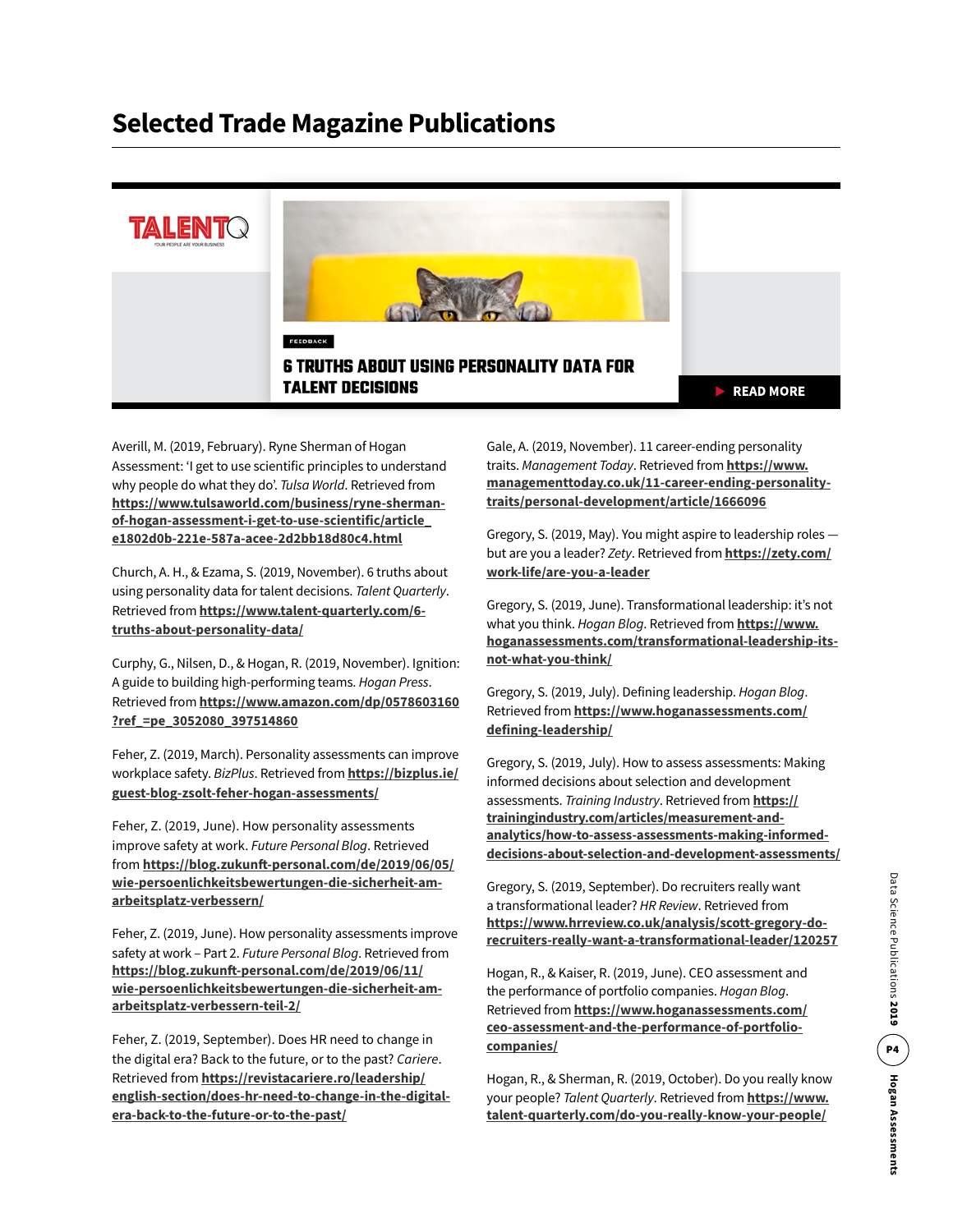# **Selected Trade Magazine Publications**

Kusch, R., Hogan, R., Sherman, R., & Czernik, A. (2019, October). Our view on new leadership: How to grow humility in charismatic leaders. *Relevant Management Beratung*. Retrieved from **[https://www.hoganassessments.com/relevant]( https://www.hoganassessments.com/relevant-releases-article-on-humility-and-new-leadership/ )[releases-article-on-humility-and-new-leadership/]( https://www.hoganassessments.com/relevant-releases-article-on-humility-and-new-leadership/ )**

Loepp, B. (2019, September). You might be a narcissist if… *Hogan Blog*. Retrieved from **[https://www.](https://www.hoganassessments.com/you-might-be-a-narcissist-if/) [hoganassessments.com/you-might-be-a-narcissist-if…/](https://www.hoganassessments.com/you-might-be-a-narcissist-if/)**

Lusk, D., Sherman, R., & Hogan, R. (2019, June). Personality psychology: The nature of human nature. *Talent Quarterly*. Retrieved from **[https://www.talent-quarterly.com/](https://www.talent-quarterly.com/personality-psychology-the-nature-of-human-nature/) [personality-psychology-the-nature-of-human-nature/](https://www.talent-quarterly.com/personality-psychology-the-nature-of-human-nature/)**

O'Brien, J. (2019, April). The 8 personality traits to succeed in cybersecurity. *Tech Buzz Ireland*. Retrieved from **[https://](https://techbuzzireland.com/2019/04/25/the-8-personality-traits-to-succeed-in-cybersecurity-cybercrime-cybersecurity/) [techbuzzireland.com/2019/04/25/the-8-personality-traits](https://techbuzzireland.com/2019/04/25/the-8-personality-traits-to-succeed-in-cybersecurity-cybercrime-cybersecurity/)[to-succeed-in-cybersecurity-cybercrime-cybersecurity/](https://techbuzzireland.com/2019/04/25/the-8-personality-traits-to-succeed-in-cybersecurity-cybercrime-cybersecurity/)**

Ross, R. (2019, July). Using AI behind the scenes is best way to leverage a very unpersonable technology. *People Matters*. Retrieved from **[https://www.peoplematters.in/article/](https://www.peoplematters.in/article/techhrin/using-ai-behind-the-scenes-is-best-way-to-leverage-a-very-unpersonable-technology-ryan-ross-22520) [techhrin/using-ai-behind-the-scenes-is-best-way-to](https://www.peoplematters.in/article/techhrin/using-ai-behind-the-scenes-is-best-way-to-leverage-a-very-unpersonable-technology-ryan-ross-22520)[leverage-a-very-unpersonable-technology-ryan-ross-22520](https://www.peoplematters.in/article/techhrin/using-ai-behind-the-scenes-is-best-way-to-leverage-a-very-unpersonable-technology-ryan-ross-22520)**

Shellenbarger, S. (2019, July). How to handle the chaos of a 'Tornado Boss'. *Wall Street Journal*. Retrieved from **[https://](https://www.wsj.com/articles/how-to-handle-the-chaos-of-a-tornado-boss-11563787803?mod=hp_lead_pos8) [www.wsj.com/articles/how-to-handle-the-chaos-of-a](https://www.wsj.com/articles/how-to-handle-the-chaos-of-a-tornado-boss-11563787803?mod=hp_lead_pos8)[tornado-boss-11563787803?mod=hp\\_lead\\_pos8](https://www.wsj.com/articles/how-to-handle-the-chaos-of-a-tornado-boss-11563787803?mod=hp_lead_pos8)**

Sherman, R. (2019, February). Personality assessment and performance management. *Hogan Blog*. Retrieved from **[https://www.hoganassessments.com/personality](https://www.hoganassessments.com/personality-assessment-and-performance-management/)[assessment-and-performance-management/](https://www.hoganassessments.com/personality-assessment-and-performance-management/)**

Sherman, R. (2019, March). The unforeseen and unintended consequences of bans on personality testing. *Hogan Blog*. Retrieved from **[https://www.hoganassessments.com/the](https://www.hoganassessments.com/the-unforeseen-and-unintended-consequences-of-bans-on-personality-testing/)[unforeseen-and-unintended-consequences-of-bans-on](https://www.hoganassessments.com/the-unforeseen-and-unintended-consequences-of-bans-on-personality-testing/)[personality-testing/](https://www.hoganassessments.com/the-unforeseen-and-unintended-consequences-of-bans-on-personality-testing/)**

Sherman, R. (2019, August). Mitigating banking & financial risk requires better leaders. *Psychology Today*. Retrieved from **[https://www.psychologytoday.com/us/blog/the](https://www.psychologytoday.com/us/blog/the-situation-lab/201908/mitigating-banking-financial-risk-requires-better-leaders )[situation-lab/201908/mitigating-banking-financial-risk](https://www.psychologytoday.com/us/blog/the-situation-lab/201908/mitigating-banking-financial-risk-requires-better-leaders )[requires-better-leaders](https://www.psychologytoday.com/us/blog/the-situation-lab/201908/mitigating-banking-financial-risk-requires-better-leaders )**

Sherman, R. (2019, September). True grit? Try again. *Talent Quarterly*. Retrieved from **[https://www.talent-quarterly.](https://www.talent-quarterly.com/true-grit-try-again/) [com/true-grit-try-again/](https://www.talent-quarterly.com/true-grit-try-again/)**

Sherman, R. (2019, October). Beware these marketing trends in psychological assessment. *Psychology Today*. Retrieved from **[https://www.psychologytoday.com/us/blog/the](https://www.psychologytoday.com/us/blog/the-situation-lab/201910/beware-these-marketing-trends-in-psychological-assessment )[situation-lab/201910/beware-these-marketing-trends-in](https://www.psychologytoday.com/us/blog/the-situation-lab/201910/beware-these-marketing-trends-in-psychological-assessment )[psychological-assessment](https://www.psychologytoday.com/us/blog/the-situation-lab/201910/beware-these-marketing-trends-in-psychological-assessment )**

Sherman, R. (2019, October). The easy way to increase diversity, equity and inclusion in your organization. *Training Industry*. Retrieved from **[https://trainingindustry.com/](https://trainingindustry.com/articles/compliance/the-easy-way-to-increase-diversity-equity-and-inclusion-in-your-organization/) [articles/compliance/the-easy-way-to-increase-diversity](https://trainingindustry.com/articles/compliance/the-easy-way-to-increase-diversity-equity-and-inclusion-in-your-organization/)[equity-and-inclusion-in-your-organization/](https://trainingindustry.com/articles/compliance/the-easy-way-to-increase-diversity-equity-and-inclusion-in-your-organization/)**

Sherman, R., & Ferrell, B. (2019, August). Our assessments work anywhere. *Hogan Blog*. Retrieved from **[https://](https://www.hoganassessments.com/our-assessments-work-anywhere/) [www.hoganassessments.com/our-assessments-work](https://www.hoganassessments.com/our-assessments-work-anywhere/)[anywhere/](https://www.hoganassessments.com/our-assessments-work-anywhere/)**

Sherman, R., & Lemming, R. (2019, September). Who becomes an HR leader? *Talent Quarterly*. [Retrieved from](http://www.talent-quarterly.com/who-becomes-an-hr-leader/ ) **[https://www.talent-quarterly.com/who-becomes-an-hr](http://www.talent-quarterly.com/who-becomes-an-hr-leader/ )[leader/](http://www.talent-quarterly.com/who-becomes-an-hr-leader/ )**

Sherman, R., & Yankov, G. (2019, August). Is mental toughness part of personality? *Hogan Blog*. Retrieved from **[https://www.hoganassessments.com/is-mental](https://www.hoganassessments.com/is-mental-toughness-part-of-personality/)[toughness-part-of-personality/](https://www.hoganassessments.com/is-mental-toughness-part-of-personality/)**

Trapp, R. (2019, October). Why an interview is not the way to choose a new CEO. *Forbes*. Retrieved from **[https://](https://www.forbes.com/sites/rogertrapp/2019/10/28/why-an-interview-is-not-the-way-to-choose-a-new-ceo#75adde2a7d84) [www.forbes.com/sites/rogertrapp/2019/10/28/](https://www.forbes.com/sites/rogertrapp/2019/10/28/why-an-interview-is-not-the-way-to-choose-a-new-ceo#75adde2a7d84) [why-an-interview-is-not-the-way-to-choose-a-new](https://www.forbes.com/sites/rogertrapp/2019/10/28/why-an-interview-is-not-the-way-to-choose-a-new-ceo#75adde2a7d84)[ceo#75adde2a7d84](https://www.forbes.com/sites/rogertrapp/2019/10/28/why-an-interview-is-not-the-way-to-choose-a-new-ceo#75adde2a7d84)**



Does HR need to change in the Digital Era? Back to the future, or to the past?

nbrie 18, 2019 13:11 · de Zsolt Feher